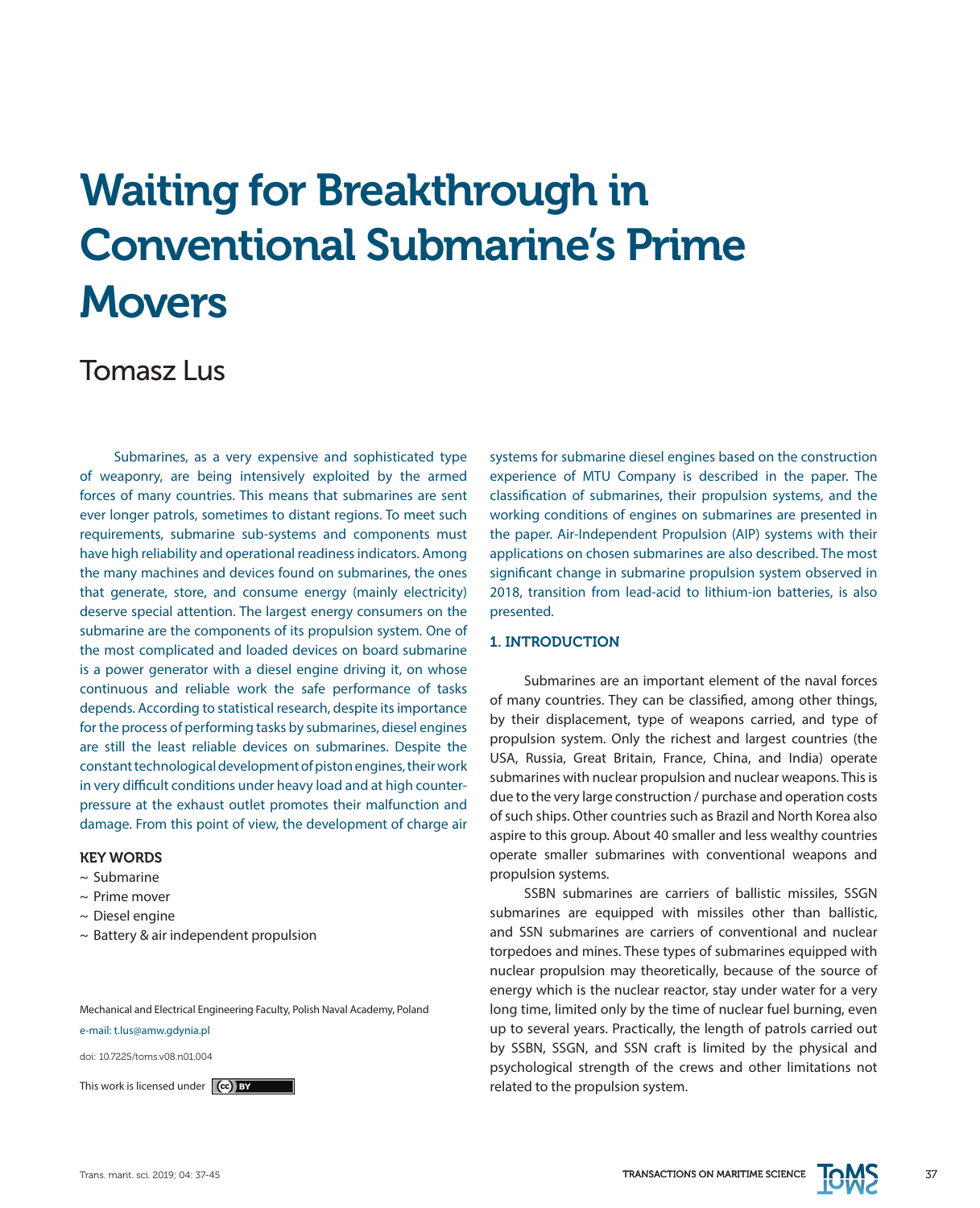Things are quite different in the case of non-nuclear SSK submarines with conventional propulsion. The time of staying under water of these craft is determined mainly by limitations related to the propulsion system. In particular, the need to recharge batteries requires the craft to emerge or, if the snorkel system is used, the snorkel mast is raised above the water surface. Piston combustion engines driving the generators require large amounts of air to be delivered and exhaust gases removed. Battery charging time depending on the degree of their discharging can range from several dozen minutes to several hours. The period in which a submarine with the conventional drive charges batteries is very unfavorable from the point of view of secret operation - one of the most important features of the submarine. In order to minimize the probability of submarine's detection by the opponent, the aim is to increase the range of submarine's navigation in immersion by expanding the battery systems, increasing their capacity, eventually installing mechanical and electrical energy generating systems for submarines capable of operating without access to atmospheric air - AIP systems.

# 2. SUBMARINE DIESEL ENGINES

Due to the high concentration of power required and the resistance to intake air pressure depression, increased backpressure at the exhaust outlet, most modern submarines use high-speed, four-stroke, single-acting, exhaust gas turbocharged diesel engines to charge the battery when on surface or during snorkel. Historically, the four-stroke naturally aspirated mediumspeed diesel engines, and then two-stroke diesel engines were used in submarines. The four-stroke naturally aspirated diesel engines which suck the air directly from the submarine engine room compartment through the filters had relatively low power. So, because of the power needed (to charge the submarine's battery and drive the screw propeller at the same time), more powerful two-stroke diesel engines, with Roots displacement blowers driven from the crankshaft of the engine, began to be used. In the meantime, on most of the conventional submarines direct mechanical drive of the propeller has been abandoned. The era of high-speed, four-stroke diesel engines with exhaust gas turbocharging has come.

The presented development of four-stroke submarine diesel engines focused on their charge air system based on MTU's operational experience [13].

#### 2.1. Naturally Aspirated Diesel Engines

In naturally aspirated diesel engines, the pistons create a negative pressure in the air intake system in order to suck air into the combustion chamber (Figure1). Due to high vacuum on the air intake duct and high back pressure at the outlet, the valve opening times must be limited to a short time window (small angular range). The engine power is therefore relatively low, and the specific fuel consumption is high. MTU used this concept in the 12V 493 AZ type engines intended for submarines, which have a power of 455 kW at a rotational speed of 1,500 rpm.

# 2.2. Diesel Engines with Mechanically Driven Supercharger

In engines with mechanically driven supercharger, additional air mass is supplied to the combustion chambers of the engine (Figure 2). This results in a greater mass of available air for the combustion process, i.e. more fuel can be converted into thermal energy and then into mechanical and electrical energy. Compared to naturally aspirated engines, the efficiency of such



#### Figure 1.

Air flow diagram in naturally aspirated engine

- A1-A4, B1-B4 cylinders, 1 exhaust gas outlet,
- 2 intake air inlet, 3 exhaust gas cooler/silencer,
- 4 combustion chambers/cylinders,
- 5 crankshaft and flywheel.



#### Figure 2.

Air flow diagram in engine with mechanically driven supercharger

A1-A4, B1-B4 – cylinders, 1 – exhaust gas outlet, 2 – intake air inlet, 3 – exhaust gas cooler/silencer, 4 – combustion chambers/cylinders, 5 – crankshaft and flywheel, 6 – intake air compressor, 7 – intake air cooler, 8 – engine gear train.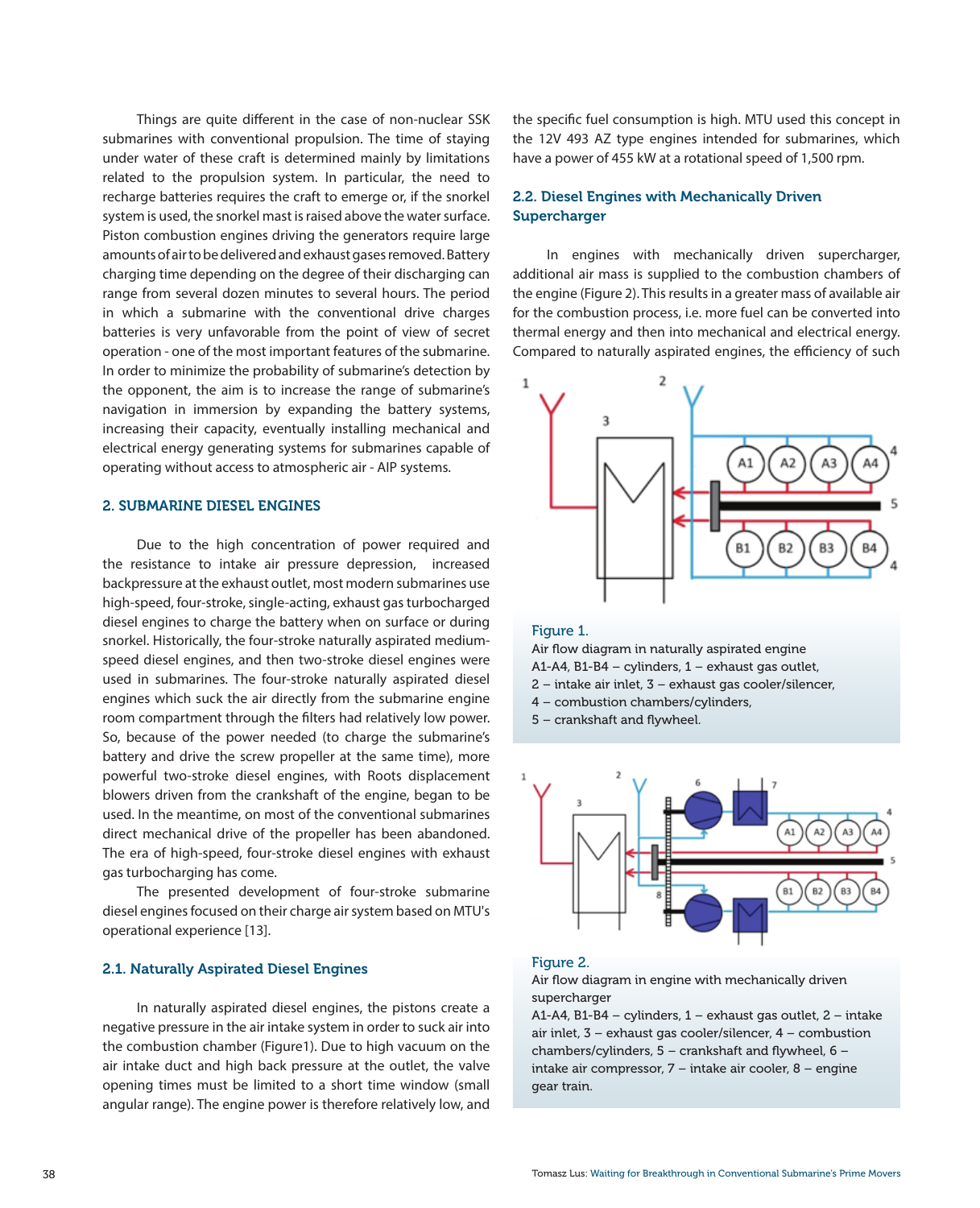an engine on nominal loads is greater, but mechanical losses remain the same. Assuming that the compressor power demand is linearly proportional to the engine speed, engine work with a partial load at constant crankshaft speed (required on the submarine), results in a significant deterioration of the specific fuel consumption. Engines with a mechanically driven air compressor (Figure 2) are relatively insensitive to changes in backpressure at the outlet as the compressor is mechanically connected to the crankshaft. For submarines, MTU has implemented such a solution in 16V 652 MB type engines with the power of 1,200 kW at a rotational speed of 1,400 rpm.

# 2.3. Diesel Engines with Exhaust Gas Turbocharging

As in the case of the mechanically driven supercharger, a compressor supplies additional mass of air to the engine. However, the exhaust gas driven compressor (turbocharger) is mechanically separated from the engine (Figure 3). The power to drive the compressor is therefore not taken from the crankshaft, but is obtained by using the energy contained in the exhaust gases, through a turbine mounted on the same shaft as the compressor. The higher combustion air mass delivered in this way can be used to burn more fuel. By using the energy contained in the exhaust gas to drive the turbocharger, the efficiency of the engine can be increased at the rated power as well as at partial loads. Turbocharged engines were introduced on submarines in the 1980s. The reason for their relatively late implementation on submarines compared to other applications (surface ships since the 1950s) was that engines with standard turbochargers could not work with the required reliability index without special adaptation. This adaptation was required to meet the operating conditions of submarines. Appropriate technical solutions have been developed to ensure the safe operation of engines with the occurrence of intake air pressure depression on the inlet and high backpressure at the engine exhaust. In 1976, MTU started to develop, produce, and test turbochargers specially designed for work on submarines. In comparison to standard turbochargers, these turbochargers have larger compressor rotors and smaller turbine rotors, which increase their field of work. A large compressor rotor is required to ensure a sufficient volume of air flow under reduced pressure at the engine intake. On the outlet gas side, a small turbine rotor is needed due to the high pressure of the water column above the exhaust gas outlet from the engine. The difference in dimensions between the turbocharger for a submarine and the standard turbocharger results from the differences in pressure values at the inlet and outlet of the engine. A wider range of work area is required due to pressure fluctuations caused by sea waves during work on the snorkel and in the surface position. Due to large differences in pressure and continuous engine load changes due to changes in wave height, special attention must be paid to the seals as well as to the turbocharger impeller bearings. The turbocharged engine

of MTU family 396, type 16V396 SE84 develops power of 1,200 kW at a rotational speed of 1,800 rpm.



## Figure 3.

Air flow diagram with exhaust gas turbocharger A1-A4, B1-B4 – cylinders, 1 – exhaust gas outlet, 2 – intake air inlet, 3 – exhaust gas cooler/silencer, 4 – combustion chambers/cylinders, 5 – crankshaft and flywheel, 6 – intake air compressor, 7 – intake air cooler, 8 – exhaust gas turbine.



#### Figure 4.

Air flow diagram with exhaust gas turbocharger and waste gate

A1-A4, B1-B4 – cylinders, 1 – exhaust gas outlet,

2 – intake air inlet, 3 – exhaust gas cooler/silencer,

4 – combustion chambers/cylinders, 5 – crankshaft and flywheel, 6 – intake air compressor, 7 – intake air cooler, 8 – exhaust gas turbine, 9 – exhaust gas bypass/waste gate.

# 2.4. Diesel Engines with Exhaust Gas Turbocharging and Waste Gate

This charging system alternative (Figure 4) is a further development of the system with turbocharger. It contains valves that open and close the bypass of the turbine depending on the charge air mass, back pressure at the outlet, temperature of the intake air and exhaust gases as well as the rotational speed of the turbocharger. This allows the turbocharger to maintain constant speed regardless of the fluctuations in the intake air pressure depression and exhaust gas backpressure, ensuring

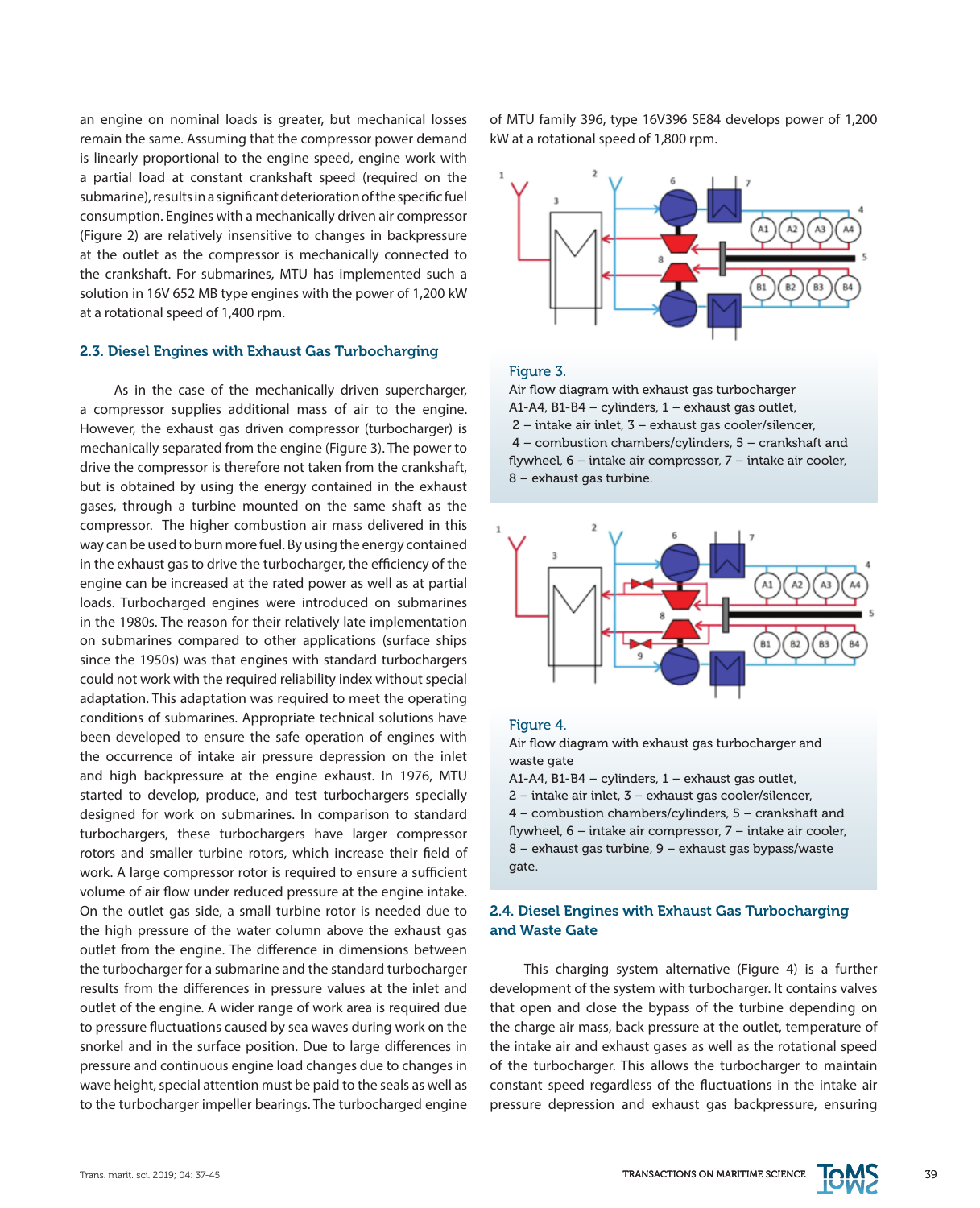constant volumetric flow to the combustion chambers. Thus, the geometry of the turbine can be even better suited to the working conditions with backpressure. The turbocharger performance map can be further optimized in this way depending on the fuel consumption at the rated load as well as at partial loads while maintaining the emission limits. Another advantage of the constant volumetric air flow is the constant value of the maximum combustion pressure, which reduces the stresses of the combustion chamber components that may occur at a variable mass of air flow. This results in longer periods between technical services and lower noise emissions. This solution also provides other benefits regarding operating engine safety, particularly in situations without back pressure at the exhaust (engine operation when submarines surface). This solution of the turbocharger with the waste valve is used in MTU engines Series 4,000 optimized for operation in submarines. Engines of this family, type 12V 4000 U83 develop the power of 1,300 kW at a rotational speed of 1,800 rpm.

#### 3. SUBMARINE AIP SYSTEMS

Different than diesel engines, systems that can generate mechanical (and then/or electrical) energy on submarines without access to atmospheric air have been known since the very beginning of submarines, when stored compressed air was used to move the propeller of the craft. The application of the AIP system at the end of World War II on the German submarine is far better known, with a turbine driven by steam-gas obtained from the reaction of hydrogen peroxide with water, and developed by Walther. After the Second World War, several countries with greater or lesser success conducted research and built submarines with analogous and similar systems of turbines and diesel engines working in semi-closed cycle. The breakthrough in the construction of submarine underwater propulsion systems took place in the 1950s, when the US built the first submarine with nuclear propulsion - USS Nautilus. This drive has made submarine really a submarine, and not what it had been up to that point, i.e. a submersible ship with the need to resurface to charge battery for a definite time. Nuclear drive has caused the largest countries to limit or discontinue development and testing other than nuclear AIP systems for submarines. This idea was sustained in smaller countries such as Sweden, the Netherlands, or Germany. The last decades of the twentieth century were devoted to intensive research on AIP systems such as: a diesel engine working in a semi-closed cycle - Close Cycle Diesel (CCD) engine, external combustion piston engine operating in semi-closed cycle - Stirling engine, turbine working in a closed Rankine cycle driven by steam generated by heat from alcohol combustion in the semi-closed system - DCNS MESMA system, and low-temperature fuel cells - PEM Fuel Cells. Approximate indicators of AIP modules are presented in Table 1.



# Figure 5.

Comparison of installed /contracted AIP systems (Siemens, 2013).

#### Table 1.

Approximate indicators of AIP modules.

| AIP type/<br>Ship type              | Approx.<br>AIP<br>module<br>Mass | AIP<br>module<br>Power | Power to<br>Mass<br>Coefficient | Approx.<br>AIP<br>Efficiency |
|-------------------------------------|----------------------------------|------------------------|---------------------------------|------------------------------|
|                                     | [kq]                             | [kW]                   | [kW/kg]                         | [%]                          |
| PMEFC/<br>214                       | 900                              | 120                    | 0.13                            | 60                           |
| Stirling/<br>A19                    | 600                              | 75                     | 0.12                            | 35                           |
| MESMA/<br>Agosta<br>90 <sub>B</sub> | 3000                             | 200                    | 0.06                            | 23                           |
|                                     |                                  |                        |                                 |                              |

Recently, the most popular types of AIP systems (Fig. 5) installed in combat submarines are: Proton Exchange Membrane Fuel Cells (PEMFC), external combustion piston engines (Stirling engine), and Rankine cycle power turbine (MESMA). CCD AIP systems, although effectively tested (including real submarines) in some countries, so far have not found a practical application on submarines. This is due to their low efficiency and higher acoustic emission than the three other systems mentioned above.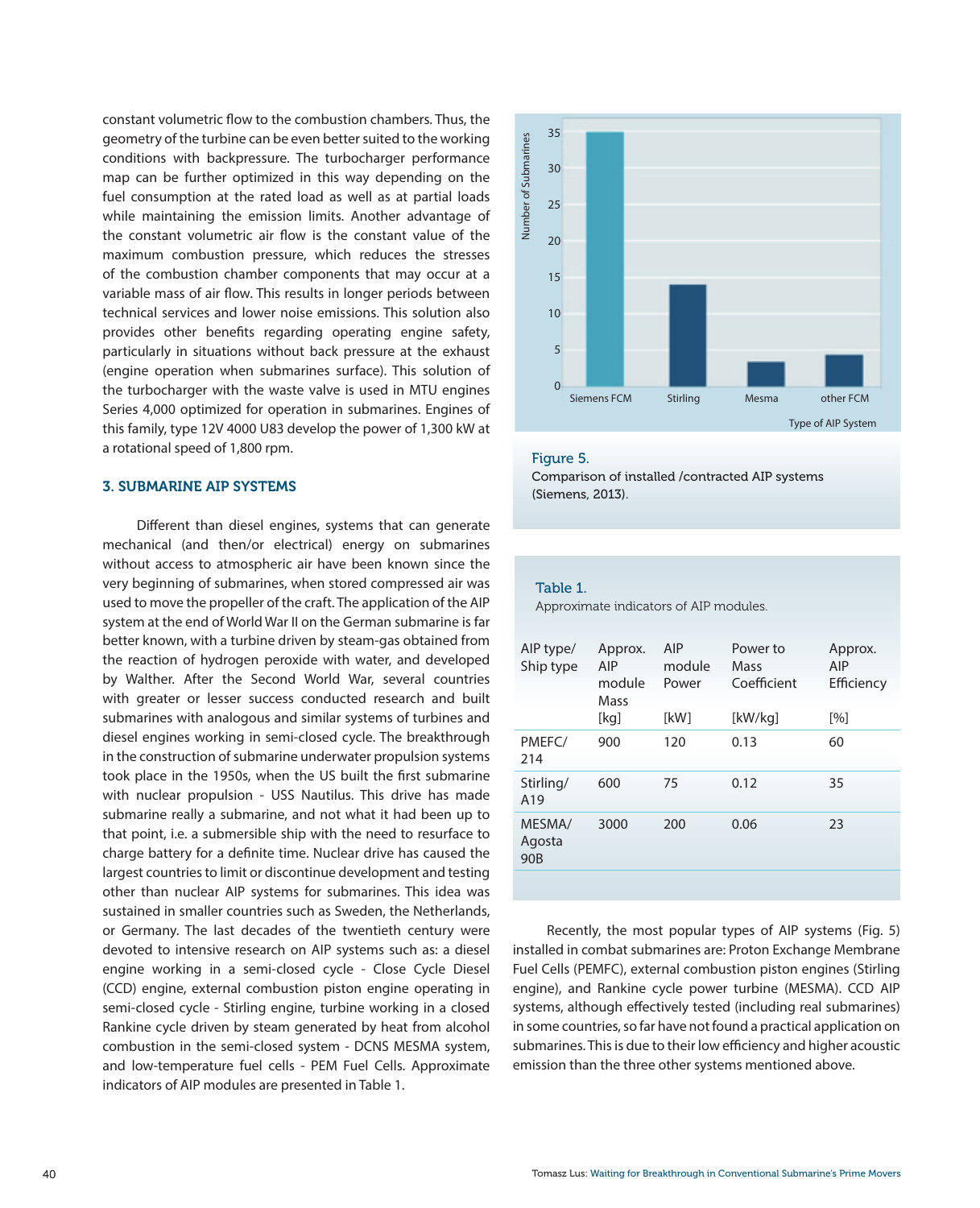#### 3.1. PEM Fuel Cell AIP System

The first PEMFC AIP systems were installed in four German 212 class submarines in the period from 2005 to 2007. The propulsion plant of the 212 submarine combines a conventional system consisting of a diesel engine and a lead acid battery, with the PEMFC AIP system used for cruising at slow speed. The AIP system consists of seven PEMFCs, providing between 30 and 50 kW each (Fig. 6). The oxidant is liquid oxygen (LOX tank is installed inside the pressure hull), and the fuel is hydrogen, stored in metal hydride cylinders outside the pressure hull (Fig. 6). Another type of German submarines, the type 214, (sold to the South Korean Navy) has a similar AIP system with two modernized Siemens PEMFC modules that produce max. 120 kW each. Thanks to this system, the submarine could spend under water approximately 2 weeks without snorkeling.



#### Figure 6.

Overview of Fuel Cell System components (Krummrich, 2010).



#### Figure 7.

Overview of Methanol Reformer System (Krummrich, 2010). Eventual contra la contra de la contra de la contra de la contra de la contra de la contra de la contra<br>Estado de la contra de la contra de la contra de la contra de la contra de la contra de la contra de la contra

In a new submarine AIP system's technology development, the most important are higher amounts of stored fuel (hydrogen) and oxidant. The amount of hydrogen stored onboard is limited by the size of the submarine, especially as the system based on metal hydride storage is relatively heavy (Krummrich, 2010). This prompted the German submarine manufacturer HDW to develop reformer system (Fig. 7) for onboard hydrogen production from methanol. Two other feedstocks (Diesel fuel and ethanol) were also considered, but methanol was chosen because of the highest H/C ratio, highest efficiency of the reforming process, high hydrogen purity, very easy reformation at low temperature (app. 250 o C), and worldwide availability.

# 3.2. Stirling Engine AIP System

Stirling engine AIP systems (Fig. 8, 9), first installed in the Swedish Navy submarines Gotland and Nacken, are energy conversion devices that operate over a semi-closed, regenerative thermodynamic cycle. The power pistons operate in a closed helium (or hydrogen) working gas system, and heat is continuously transferred to the cycle via a heat exchanger. The oxidant of the AIP system is liquid oxygen, which is stored inside the pressure hull, and the fuel is Diesel oil. As the combustion chamber is external and separated from the working gas, it is possible to select the pressure of the combustion chamber. A relatively high combustion pressure allows the exhaust products to be discharged overboard at depth through a special mixing unit, where the carbon dioxide is dissolved in the seawater cooling system. Besides AIP system, Gotland submarine is equipped with two 970 kW Diesel engines. Two Kockums Stirling AIP units, which provide up to 75 kW each, provide over 14 days submerged endurance without snorkeling.



Stirling Mark 3 to Mark 5 transition (from 200 to 250 meters under water surface) (Saab, 2015).

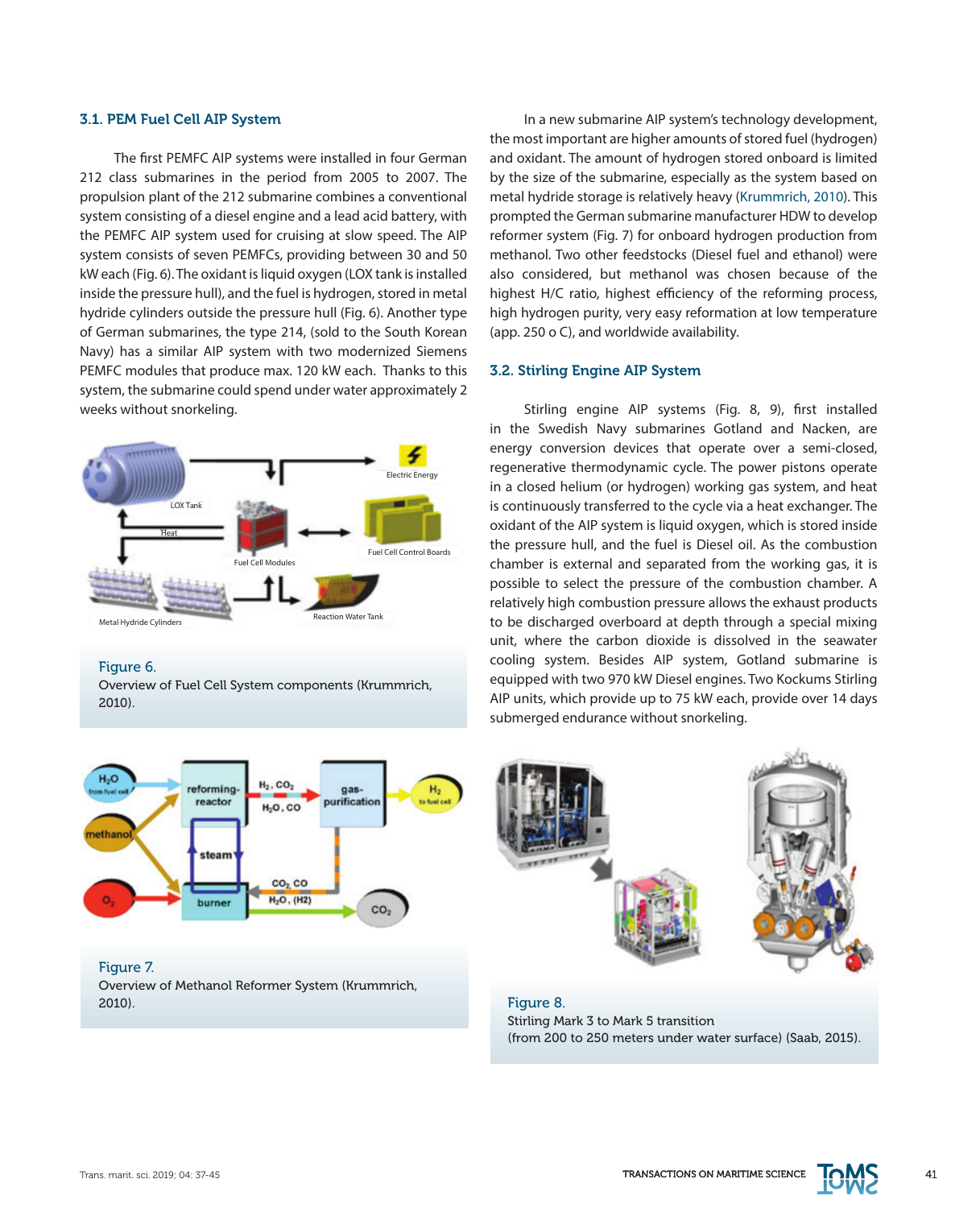

#### Figure 9.

Schematic of Stirling engine operation (Kukums Shipyard Website).

# 3.3. MESMA AIP System

The French DCNS Module Energie Sous-Marin Autonome (MESMA) system (Fig. 10) is an AIP system whose operation is based on a closed steam Rankine cycle. Liquid oxygen (stored in LOX tanks at -185 o C) is pumped into a vaporizer, where it becomes gaseous. It is then led into the combustion chamber, where it mixes with ethanol, and burned produces hot gasses of temperature of 700o C, at a pressure of 60 bar, to heat the secondary cycle. The high pressure of the exhaust gases allows for operation of the system at any diving depth without the need for additional equipment. The secondary circuit is a steamdriven turbine which drives a high-speed generator with output of about 200 kW. DCNS developed MESMA AIP system as a submarine hull module (Fig.11) which could be used for new ships and for retrofit.



Figure 10. MESMA AIP system diagram [DCNS].



Figure 11. MESMA AIP system module [DCNS].

# 4. SUBMARINE BATTERIES

A Polish engineer, Stefan Drzewiecki, in the tsarist Russia (Kuźmicki, 2006) in 1883 was the first to install onboard a submarine an electric motor and electric batteries for its power supply. This system has become a canon on submarines as invented by John Holland Diesel-electric propulsion system. Batteries are standard features in all types of submarines (Koon, Kong & Wee, 2011) to provide standby and propulsion power. Prior to the advent of AIP and nuclear technology, a submarine's submerged endurance depended entirely on its battery life. Thus, the time required to charge its batteries remains as one of the submarine's key performance indicators – this determines how long a submarine has to snorkel and risk detection by adversaries.

# 4.1. Lead-Acid Batteries

Lead-acid batteries are commonly used (Kuźmicki, 2006) today and are one of the main elements of the submarine propulsion system despite a rather embarrassing exploitation (Fig. 12). Electric drive application involves the necessity of a periodic surface of the craft or positioning it on the periscope/ snorkel depth and charging the batteries. The use of electric drive also significantly reduces the underwater speed of the ship, and the range decreases along with increasing speed. Even now at the speed "full ahead", the consumption of battery current is so high that it limits the craft's movement only to a time not much longer than 1 hour and in some ship types much below this value. However, modern submarine's lead-acid double-decker batteries are powerful, effective, reliable, and long-lasting. Lead acid batteries have high capacity during discharge, high current capability during discharge, low gassing, low H2 evolution during operation, and good shock resistance (EverExceed, 2019). Lead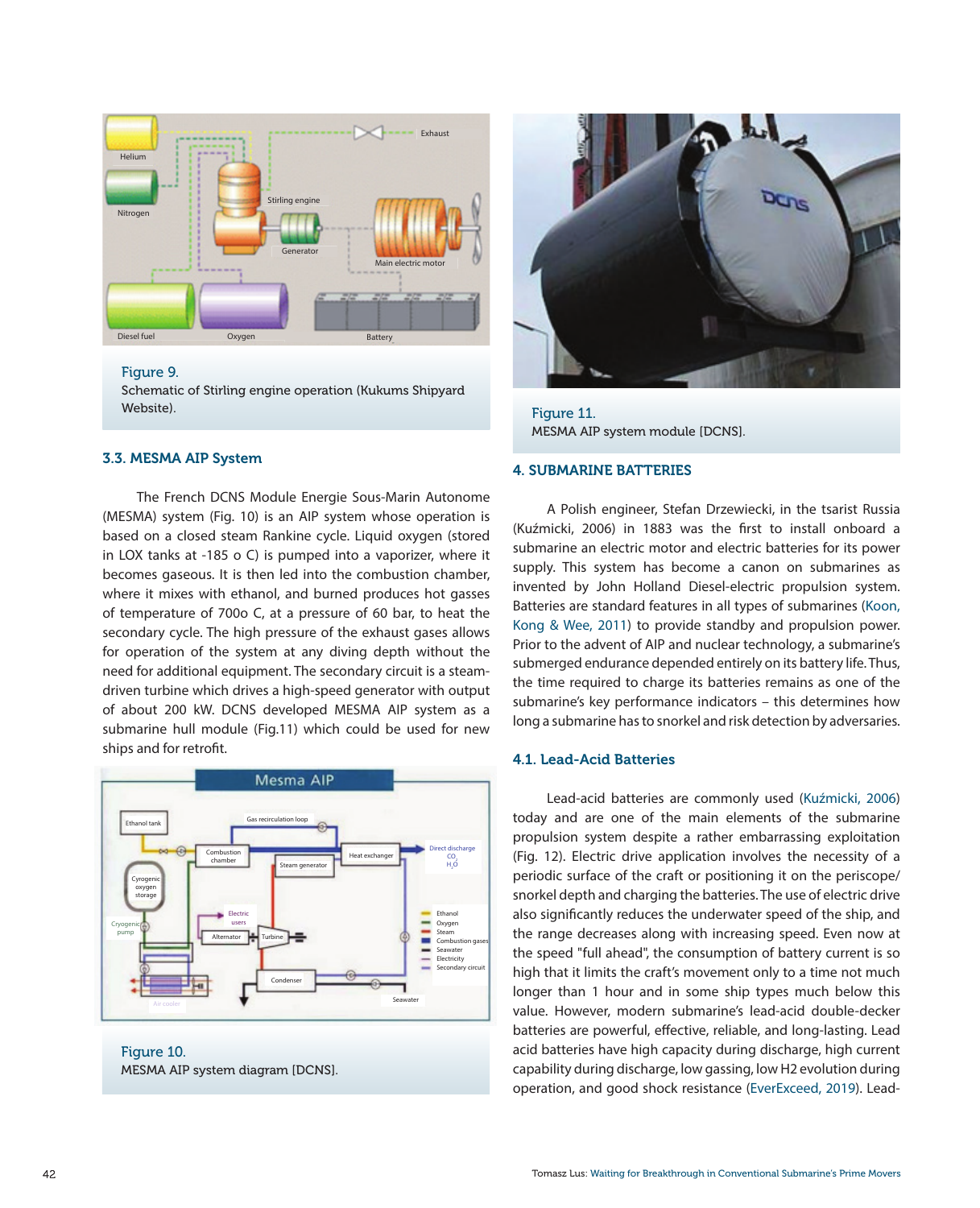acid batteries also have some drawbacks, so they are provided with built-in cooling systems, built-in acid circulation systems, and battery monitoring systems. All the time from Drzewiecki's invention the research works have been underway to prepare other types of batteries for submarines than the lead-acid type. Greater efficiency than from lead-acid batteries is provided by high-temperature sodium-sulfur batteries, sodium-nickel-sulfur batteries, and lithium-ion batteries.

# 4.2. Lithium-Ion Batteries

While lead-acid batteries have been the standard used in submarines, their dominance is increasingly challenged by a new generation of batteries that offer better power and energy density. Lithium-ion (Li-ion) batteries are currently one of the most popular types of battery for portable electronics (Koon, Kong & Wee, 2011). They have a superior energy-to-weight ratio and a slow loss of charge when not in use. Lithium is one of the lightest metals and has great electrochemical potential. In addition to the wide-ranging applications of Li-ion batteries in the consumer electronics domain, there is also a growing demand for it in the defense, automotive, and aerospace industries. This is due to the high energy density and technological maturity of Li-ion batteries. Figure 13 shows a simplified diagram of the charging and discharging sequence of a Li-ion battery. One of the key advantages of Li-ion batteries is their ability to be molded into different shapes and sizes to fill any space available in the devices they power efficiently. It has a low self-discharge rate of approximately five to ten percent, which is significantly lower in comparison with other battery types in the market. No memory and scheduled cycling is needed to prolong the battery life. Due to these desirable traits, Li-ion battery systems were tested for application in underwater vehicles and have demonstrated high potential in replacing lead-acid battery systems in Diesel-electric submarines.



Figure 12. Operation of lead-acid battery (Koon, Kong & Wee, 2011).



# Figure 13.



On 04 October, 2018, Japan's first submarine powered by lithium-ion batteries was launched (Fig. 14, 15). The 84-meterlong Oryu was lowered into the water (Rogoway, 2017) at the Kobe shipyard of Mitsubishi Heavy Industries. The submarine can reach speeds of approx. 20 knots and displaces 2,950 tons. It should be delivered to the Japan Maritime Self-Defense Force in March 2020. The Oryu is the eleventh submarine based on the Soryu's design. The Soryu-class vessels, which started being built in 2005, are among the largest Diesel-electric submarines in the world. The Oryu is a significantly updated version of the Soryu, the biggest change being the replacement of lead-acid batteries with lithium-ion ones. Mitsubishi tapped GS Yuasa to supply the high-performance batteries, which store about double the power of lead-acid batteries. Submarine batteries are recharged by the energy generated by Oryu's diesel engines. The craft switches to batteries during operations and actual combat in order to silence the engines and become harder to detect. The lithium-ion batteries radically extend the sub's range and time it can spend underwater.



Figure 14. The Oryu, Japan's first submarine to run on lithium-ion batteries, launched in Kobe (Photo by Kenji Asada)(Rogoway, 2017).

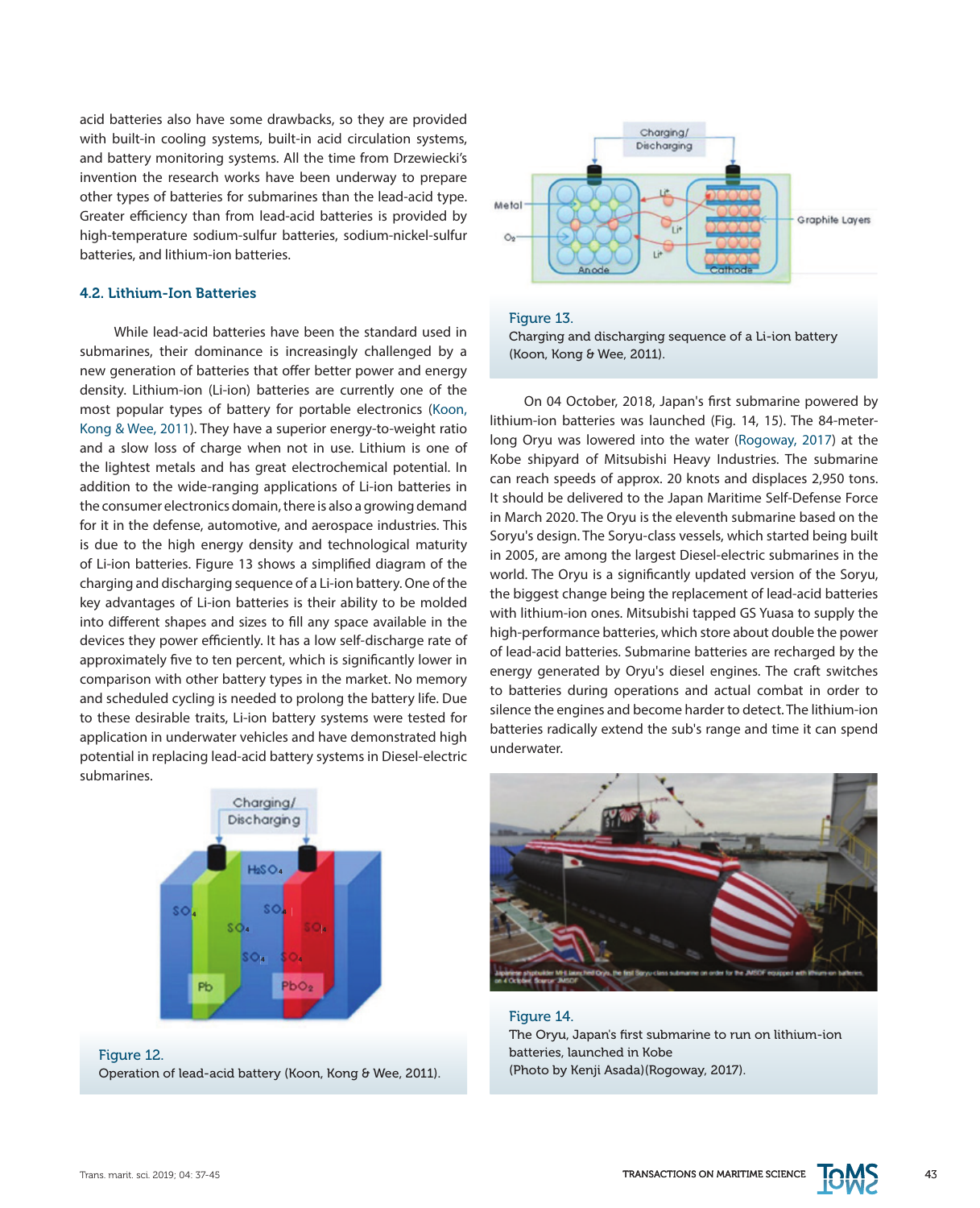

#### Figure 15.

The Oryu submarine visualization with lithium-ion battery (Rogoway, 2017).

The similar announcement released by South Korea says that it has developed lithium-ion batteries that can double the operational hours of submarines compared to those with leadacid batteries. The lithium-ion batteries were created for the country's next-generation attack submarines, expected to be launched in the mid-2020s, according to the Defense Acquisition Program Administration (DAPA). Samsung SDI manufactured the battery module to be mounted on the second batch of three KSS-III submarines. Hanwha Land Systems is responsible for integrating the modules and other parts on the submarine, which is built by Daewoo Shipbuilding & Marine Engineering. According to the DAPA, the KSS-III class is 83.5 meters long and has a beam of 9.6 meters. It has a displacement of 3,358 tons when surfaced, and 3,705 tons when submerged.

In the same year 2018 (Thyssen Krupp MS, 2018), Thyssen Krupp Marine Systems also announced to have developed a new type of lithium-ion battery system for submarines together with Saft, a manufacturer of advanced battery systems for the industry. In an adapted form, the system could also be used for other maritime applications in future. Thyssen Krupp Marine Systems have presented the prototype at the EURONAVAL for the first time to the public. Saft specializes in advanced technology battery solutions for the industry, from the design and development to the production, customization, and service provision. Saft is a wholly-owned subsidiary of Total, the leading international oil-and-gas company.

Also in 2018, Naval Group announced (Naval Group, 2018) to have developed a high performance and highly secure Li-ion battery system (also together with Saft) to provide its conventional submarines with outstanding operational capabilities as well as an immersion period and reloading time largely optimized. The navies that will operate this new technology will boast a major

technological superiority on the theatres of operations. This success is the result of a close cooperation between Naval Group, Saft, CEA Tech, and EDF R&D. The Li-ion battery system, LIBRT, improved security and performances on-board submarines developed by Naval Group. LIBRT increases significantly the submarines' submerged endurance and improves its stealth while guaranteeing better security conditions. This cutting-edge technology offers twice more available energy while reducing significantly the reloading time.

# 5. CONCLUSIONS

The next few years will show if the Li-ion batteries (really the cutting-edge technology) makes a breakthrough in the submarine propulsion systems similar to nuclear reactors. Many specialists think so although there are always those who are afraid. Especially after the fire of a Tesla car.

So far, high-speed, four-stroke diesel engines with exhaust gas turbocharging have been used for submarine generator drive. The power and the number of engines depend on the size of the craft and battery capacity. Possibly, with the implementation of lithium-ion batteries even higher power generators will be needed.

Regardless of the success or failure to implement lithium-ion batteries for submarines, AIP systems will still be a very desirable equipment, increasing the possibilities of their operation.

#### **REFERENCES**

Psallidas, K., Whitcomb, C.A., Hootman, J.C., 2010. Design of Conventional Submarines with Advanced Air Independent Propulsion Systems and Determination of Corresponding Theater-Level Impacts. MIT, Cambridge.

Krummrich, S., 2010. Fuel Cell Methanol Reformer System for Submarines, 18th World Hydrogen Energy Conference 2010 - WHEC 2010, Parallel Sessions Book 3: Hydrogen Production Technologies - Part 2, Proceedings of the WHEC, Essen, May  $16 - 21$ 

Submarine Matters. Available at: [https://saab.com/naval/#Submarines-and-](https://saab.com/naval/%23Submarines-and-Surface-Ships)[Surface-Ships.](https://saab.com/naval/%23Submarines-and-Surface-Ships)

SAAB, 2015. Super stealthy submarines. Available at: [https://saab.com/region/saab](https://saab.com/region/saab-australia/about-saab-australia/latest-news/stories/stories---australia/2015/super-stealthy-saab-submarines/)[australia/about-saab-australia/latest-news/stories/stories---australia/2015/super](https://saab.com/region/saab-australia/about-saab-australia/latest-news/stories/stories---australia/2015/super-stealthy-saab-submarines/)[stealthy-saab-submarines/](https://saab.com/region/saab-australia/about-saab-australia/latest-news/stories/stories---australia/2015/super-stealthy-saab-submarines/).

SINAVY PEM Fuel Cell for Submarines, 2013. Siemens AG.

Kukums shipyard, 2019. Official web site.

Kuźmicki, S., 2006. Evolution of the submarines from the 1950s / Ewolucja napędu okrętów podwodnych od połowy XX wieku. ZESZYTY NAUKOWE AKADEMII MARYNARKI WOJENNEJ ROK XLVII NR 3 (166), Gdynia.

Submarine batteries, 2019. EverExceed Corporation.

Koon, O.L., Kong, L.C., Wee, T.C., 2011. Introduction to Submarine Design, DSTA HORIZONS.